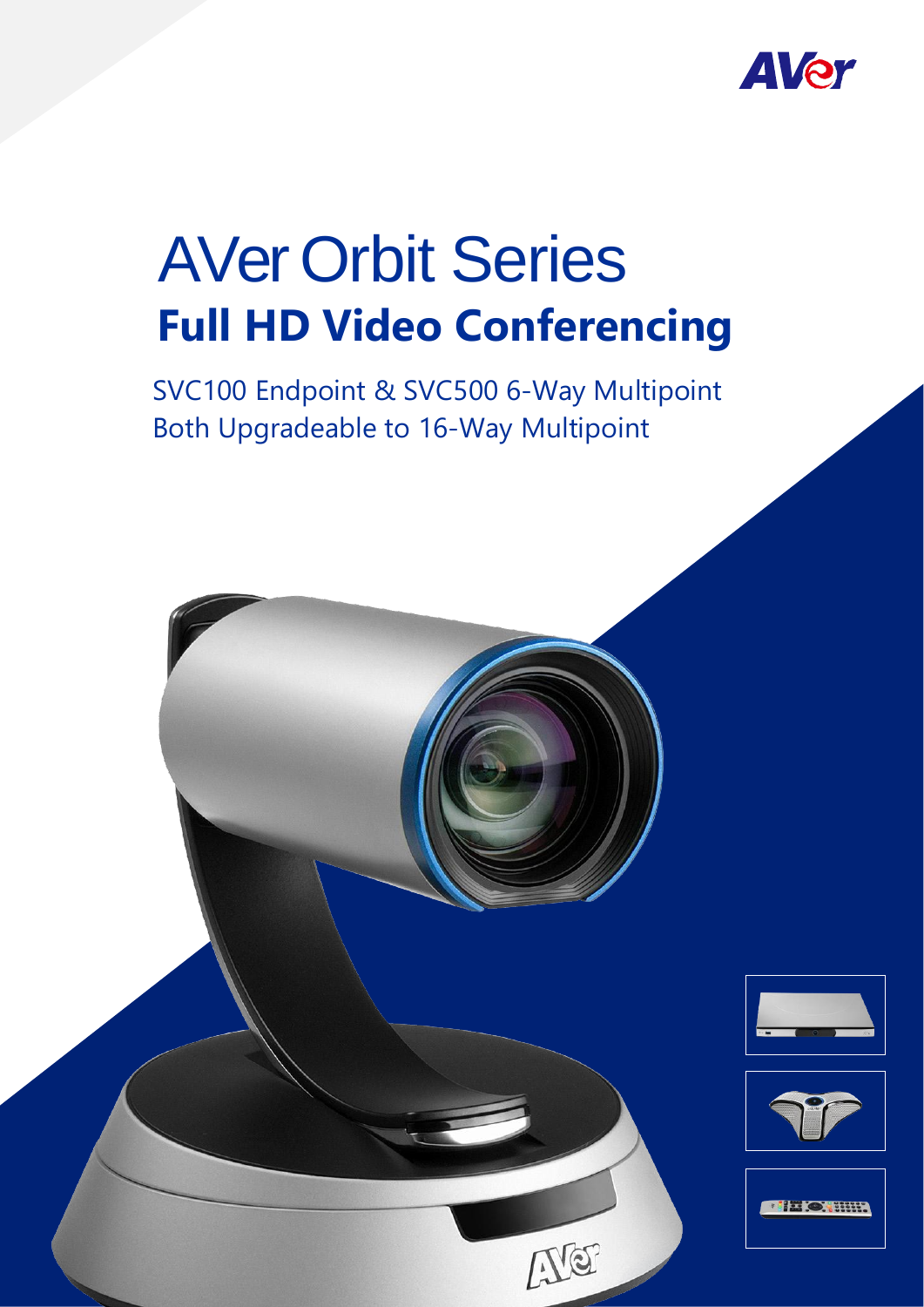# **Package contents**

- Main system unit (codec)
- eCam PTZ III camera
- SVC microphone array
- IR remote control with batteries
- Power supply
- Cables
- Warranty card
- Quick guide

# **Communications**

- H.323, SIP standards, SIP TLS
- WebRTC (License Required)
- Mixed protocols between H.323, SIP, and WebRTC
- Call Quality bandwidth 64Kbps ~ 8Mbps
- RJ45 network LAN (10/100/1000)
- Manual Max. bandwidth settings

#### **Camera**

- eCam PTZ III camera
- 2-megapixel CMOS sensor
- 18X total zoom (12X Optical, 1.5X Digital zoom)
- $\bullet$  ±110° pan; +25°/-25° tilt
- 72° FOV (H); 43° FOV (V); 82° FOV (diagonal)

# **People video resolutions**

- HD1080p (1920 x 1080), up to 60fps
- HD720p (1280 x 720)
- 480p (848 x 480)
- 4CIF (704 x 576)
- CIF (352 x 288)
- SIF (352 x 240)
- All resolutions at 30fps

## **Content video resolutions**

HDMI supported resolutions

- 1080p (1920 x 1080)
- 720p (1280 x 720)
- D1 (720 x 480)
- SXGA (1280 x 1024)
- XGA (1024 x 768)
- SVGA (800 x 600)
- VGA (640 x 480)
- DVI (digital) supported resolutions
- 1080p (1920 x 1080)
- 720p (1280 x 720)
- D1 (720 x 480)
- SXGA (1280 x 1024)
- XGA (1024 x 768)
- SVGA (800 x 600)
- VGA (640 x 480)
- Output resolutions
- Up to HD1080p (1920 x 1080) up to 60fps

#### **Video standards**

- H.264, H.264 HP, H.264 SVC, H.263+, H.263, H.261
- H.239 dual video streams
- BFCP content sharing
- RTMP for live video streaming
- Forward Error Correction (FEC)
- Anti 30% video packet loss with FEC

#### **Video features**

• 3D denoise

# **Video inputs**

- Main camera eCam PTZ III
- HDMI for 2nd camera
- DVI-I /VGA for presentation
- HDMI for presentation

## **Video outputs**

 $\bullet$  HDMI  $\times$  2

#### **Audio standards**

G.711, G.722, G.722.1, G.728, G.722.1C, AAC-LD, G729

# **Audio features**

- Automatic gain control (AGC)
- Advanced noise reduction
- Acoustic echo cancellation (AEC)

#### **Audio inputs**

- Microphone pickup range of 6m, daisy chain up to 4
- HDMI
- $\bullet$  Line-in (3.5 mm)

# **Audio outputs**

• HDMI x 2

#### **Other supported standards**

H.224, H.225, H.245, H.281, H.323 Annex Q, H.460 RTP, RTCP, H.350, SRTP, H.235, SNMP, NTP

#### **User interface**

- Single/dual monitor layout styles
- User-friendly OSD (23 supported languages: English, Traditional Chinese, Simplified Chinese, Czech, Danish, Dutch, Finnish, French, German, Hungarian, Italian, Japanese, Korean, Norwegian, Polish, Portuguese-Brazil, Romanian, Russian, Spanish, Swedish, Thai, Turkish, Vietnamese)
- Display/edit site name

#### **Network**

- 10/100/1000Mbps
- NAT/firewall traversal (H.460)
- High Efficiency Lost Packet Recovery (HELPeR™)
- API support via Telnet
- Wake-on-LAN (WOL) support
- IPv4 and IPv6 support
- Network test
- Quality of service (QoS)
- VLAN (802.1Q / 802.1P)
- EAP 802.1x

# **Security**

- AES (Advanced Encryption Standard) function (128-bit)
- Password protection for system settings
- Password protection for remote system management